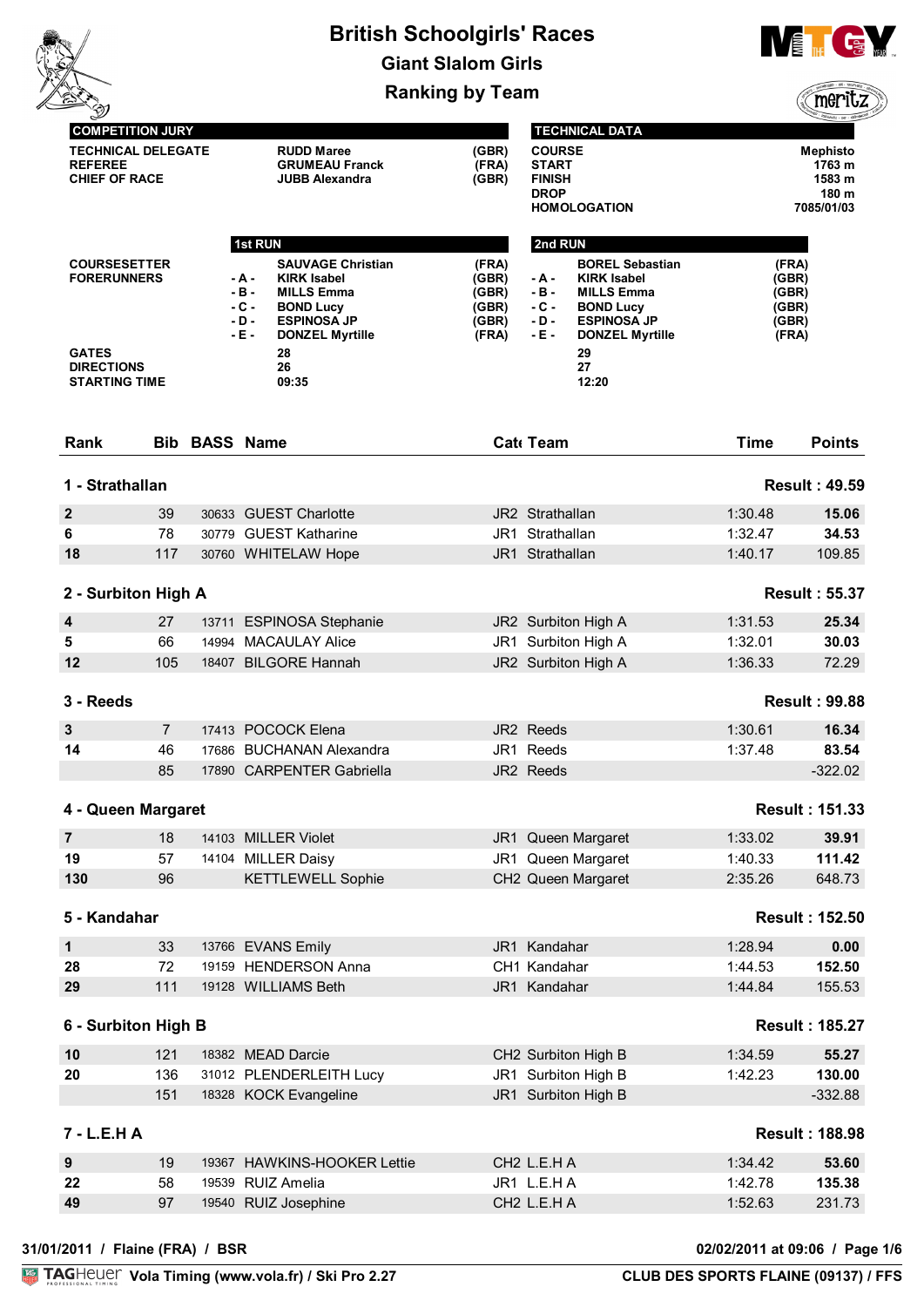|                                                                                                                                                  |     | <b>Bib BASS Name</b>       |      | Cat Team                 | <b>Time</b> | <b>Points</b>                                                                                                                                                                                        |
|--------------------------------------------------------------------------------------------------------------------------------------------------|-----|----------------------------|------|--------------------------|-------------|------------------------------------------------------------------------------------------------------------------------------------------------------------------------------------------------------|
| 8 - Bryanston                                                                                                                                    |     |                            |      |                          |             | <b>Result: 191.43</b>                                                                                                                                                                                |
| 11                                                                                                                                               | 31  | <b>HARTLEY Ella</b>        |      | JR2 Bryanston            | 1:34.80     | 57.32                                                                                                                                                                                                |
| 21                                                                                                                                               | 70  | <b>HARTLEY Poppy</b>       |      | CH2 Bryanston            | 1:42.65     | 134.11                                                                                                                                                                                               |
| 62                                                                                                                                               | 109 | <b>BLEVINS Katherine</b>   |      | JR2 Bryanston            | 1:58.38     | 287.98                                                                                                                                                                                               |
| 9 - Aiglon A                                                                                                                                     |     |                            |      |                          |             | <b>Result: 224.39</b>                                                                                                                                                                                |
| 15                                                                                                                                               | 37  | 18593 BRYON Frances        |      | JR2 Aiglon A             | 1:37.78     | 86.47                                                                                                                                                                                                |
| 23                                                                                                                                               | 76  | <b>LEES Mary</b>           |      | JR1 Aiglon A             | 1:43.04     | 137.92                                                                                                                                                                                               |
| 41                                                                                                                                               | 115 | 17276 VAN DE WIEL Piera    |      | JR1 Aiglon A             | 1:49.41     | 200.23                                                                                                                                                                                               |
| 10 - Richmond                                                                                                                                    |     |                            |      |                          |             | <b>Result: 263.13</b>                                                                                                                                                                                |
| 8                                                                                                                                                | 8   | 18316 CLISSOLD Honor       |      | CH2 Richmond             | 1:34.04     | 49.89                                                                                                                                                                                                |
| 44                                                                                                                                               | 47  | OFFORD Anna                |      | JR1 Richmond             | 1:50.74     | 213.24                                                                                                                                                                                               |
| 135                                                                                                                                              | 86  | 18745 WEBSDALE Cara        |      | CH2 Richmond             | 2:46.64     | 760.05                                                                                                                                                                                               |
| 11 - Abbey Gate College A                                                                                                                        |     |                            |      |                          |             | <b>Result: 328.08</b>                                                                                                                                                                                |
| 27                                                                                                                                               | 22  | 19399 CALDWELL Sophie      |      | CH2 Abbey Gate College A | 1:44.11     | 148.39                                                                                                                                                                                               |
| 36                                                                                                                                               | 100 | <b>KARAVASILI Zoe</b>      |      | CH2 Abbey Gate College A | 1:47.31     | 179.69                                                                                                                                                                                               |
| 78                                                                                                                                               | 61  | <b>PARKER Eleanor</b>      |      | CH1 Abbey Gate College A | 2:02.78     | 331.02                                                                                                                                                                                               |
|                                                                                                                                                  |     |                            |      |                          |             |                                                                                                                                                                                                      |
| 12 - Wycombe Abbey A                                                                                                                             |     |                            |      |                          |             | <b>Result: 339.53</b>                                                                                                                                                                                |
| 30                                                                                                                                               | 42  | <b>KNOWLES Olivia</b>      |      | JR1 Wycombe Abbey A      | 1:45.37     | 160.72                                                                                                                                                                                               |
| 35                                                                                                                                               | 3   | <b>CHANDRIS Isabella</b>   |      | JR2 Wycombe Abbey A      | 1:47.22     | 178.81                                                                                                                                                                                               |
| 60                                                                                                                                               | 81  | <b>VELLACOTT Rosanna</b>   |      | JR1 Wycombe Abbey A      | 1:57.33     | 277.71                                                                                                                                                                                               |
| 13 - Cowbridge                                                                                                                                   |     |                            |      |                          |             | <b>Result: 345.20</b>                                                                                                                                                                                |
| 24                                                                                                                                               | 30  | 41480 HOPKINS Emily        | JR1. | Cowbridge                | 1:43.05     | 138.02                                                                                                                                                                                               |
| 42                                                                                                                                               |     | 41452 WILLIAMS Sarah       | JR1  | Cowbridge                | 1:50.12     | 207.18                                                                                                                                                                                               |
|                                                                                                                                                  | 69  | <b>TAYLOR Amy</b>          |      | Cowbridge                |             |                                                                                                                                                                                                      |
|                                                                                                                                                  | 108 |                            | JR1  |                          | 2:05.59     |                                                                                                                                                                                                      |
|                                                                                                                                                  |     |                            |      |                          |             |                                                                                                                                                                                                      |
|                                                                                                                                                  |     |                            |      |                          |             |                                                                                                                                                                                                      |
|                                                                                                                                                  | 38  | 17951 TODD-SAUNDERS Helen  |      | CH1 DHO                  | 1:47.00     |                                                                                                                                                                                                      |
|                                                                                                                                                  | 116 | 17374 PEACE Katharine      |      | JR1 DHO                  | 1:48.86     |                                                                                                                                                                                                      |
|                                                                                                                                                  | 77  | <b>GAY Elizabeth</b>       |      | CH1 DHO                  | 2:37.86     |                                                                                                                                                                                                      |
|                                                                                                                                                  |     |                            |      |                          |             |                                                                                                                                                                                                      |
|                                                                                                                                                  | 17  | 19305 WINGROVE Emily       |      | JR2 City of London Girls | 1:46.68     |                                                                                                                                                                                                      |
|                                                                                                                                                  | 56  | 19535 GORDON Maya          |      | JR1 City of London Girls | 1:52.05     |                                                                                                                                                                                                      |
|                                                                                                                                                  | 95  | 19304 WINGROVE Kathryn     |      | JR2 City of London Girls | 1:52.61     |                                                                                                                                                                                                      |
|                                                                                                                                                  |     |                            |      |                          |             |                                                                                                                                                                                                      |
|                                                                                                                                                  | 11  | ADAMS Imogen               |      | CH2 Sherborne A          | 1:43.50     |                                                                                                                                                                                                      |
|                                                                                                                                                  | 50  | <b>TOWNSHEND Melissa</b>   |      | CH2 Sherborne A          | 1:58.97     |                                                                                                                                                                                                      |
|                                                                                                                                                  | 89  | <b>PALMER Rosalie</b>      |      | JR1 Sherborne A          | 2:01.38     |                                                                                                                                                                                                      |
| 89<br><b>14 - DHO</b><br>33<br>39<br>132<br>15 - City of London Girls<br>32<br>46<br>48<br>16 - Sherborne A<br>25<br>63<br>74<br>17 - Glenalmond |     |                            |      |                          |             | 358.51<br><b>Result: 371.51</b><br>176.66<br>194.85<br>674.17<br><b>Result: 399.59</b><br>173.53<br>226.06<br>231.54<br><b>Result: 436.17</b><br>142.42<br>293.75<br>317.32<br><b>Result: 441.65</b> |
| 26                                                                                                                                               | 10  | KUEBLER-WACHENDORFF Sophie |      | JR2 Glenalmond           | 1:43.68     | 144.18                                                                                                                                                                                               |
| 65                                                                                                                                               | 49  | <b>MACPHIE Michaela</b>    |      | CH2 Glenalmond           | 1:59.35     | 297.47                                                                                                                                                                                               |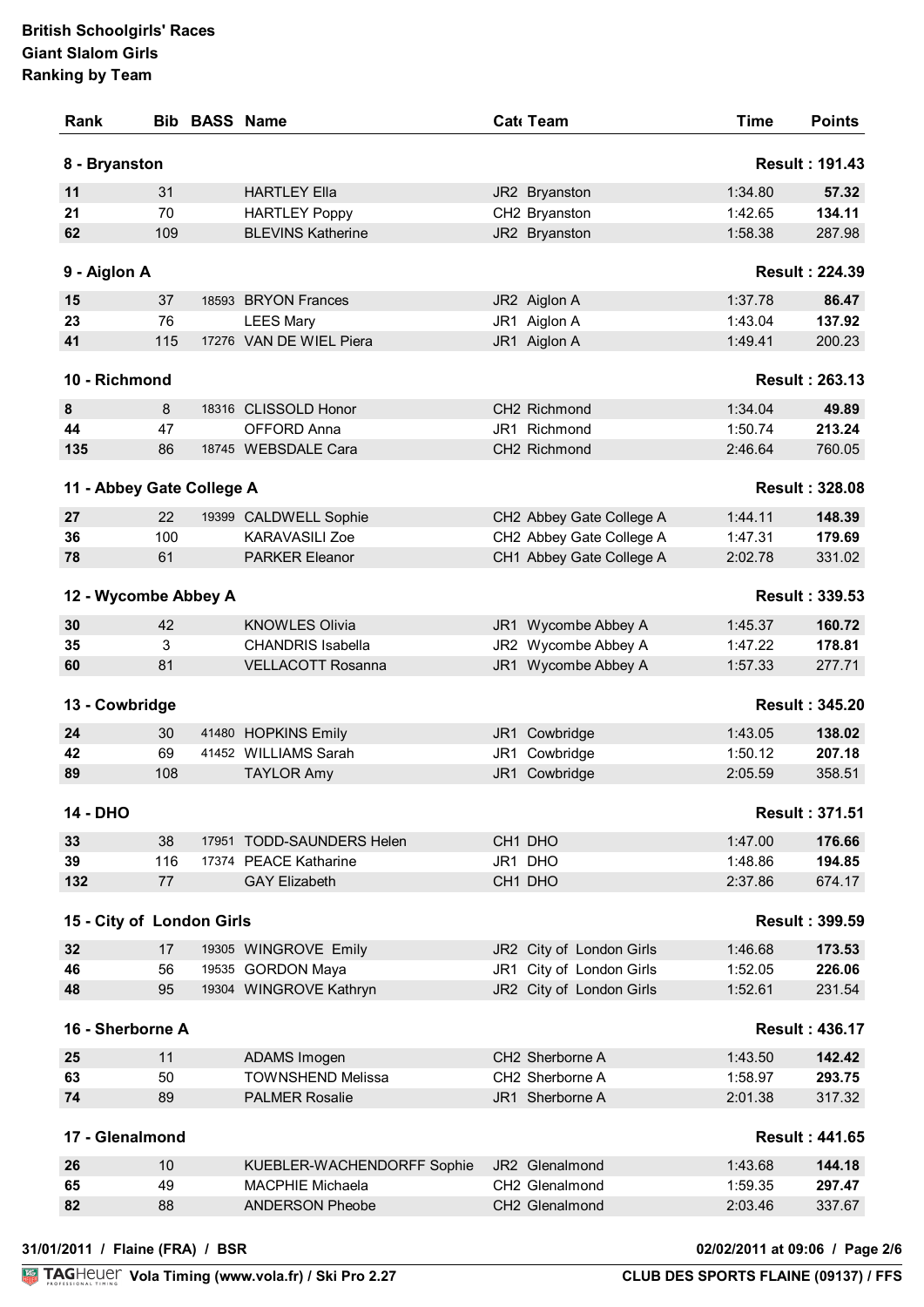| Rank                            |                | <b>Bib BASS Name</b> |                                             |     | Cat Team                      | <b>Time</b>                    | <b>Points</b>         |
|---------------------------------|----------------|----------------------|---------------------------------------------|-----|-------------------------------|--------------------------------|-----------------------|
| 18 - St Mary's Ascot A          |                |                      |                                             |     |                               |                                | <b>Result: 446.93</b> |
| 17                              | 16             |                      | 18011 TAYLOR Alice                          |     | CH2 St Mary's Ascot A         | 1:39.05                        | 98.89                 |
| 84                              | 94             |                      | SODI Isabella                               |     | CH2 St Mary's Ascot A         | 2:04.52                        | 348.04                |
| 85                              | 55             |                      | MAROCCO Lara                                |     | CH1 St Mary's Ascot A         | 2:04.58                        | 348.63                |
| 19 - St Benedict's College      |                |                      |                                             |     |                               |                                | <b>Result: 456.03</b> |
| 31                              | 6              |                      | 19360 BAXTER Samantha                       |     | JR1 St Benedict's College     | 1:46.30                        | 169.81                |
| 61                              | 84             |                      | 19680 BAXTER Phillipa                       |     | CH1 St Benedict's College     | 1:58.20                        | 286.22                |
| 128                             | 45             |                      | <b>BARNS Alisha</b>                         |     | CH2 St Benedict's College     | 2:33.42                        | 630.74                |
| 20 - Downe House A              |                |                      |                                             |     |                               |                                | <b>Result: 458.58</b> |
| 43                              | 5              |                      | <b>MCCLAY Chloe</b>                         | JR1 | Downe House A                 | 1:50.59                        | 211.78                |
| 52                              | 44             |                      | <b>KARY India</b>                           |     | JR1 Downe House A             | 1:54.17                        | 246.80                |
| 72                              | 83             |                      | <b>HEWLETT Emilia</b>                       |     | CH2 Downe House A             | 2:01.19                        |                       |
|                                 |                |                      |                                             |     |                               |                                | 315.47                |
| 21 - St Swithuns A              |                |                      |                                             |     |                               |                                | <b>Result: 471.98</b> |
| 40                              | 59             |                      | <b>HARDY Isabella</b>                       |     | JR1 St Swithuns A             | 1:49.16                        | 197.79                |
| 58                              | 98             |                      | RADKIEWICZ Alexia                           |     | CH2 St Swithuns A             | 1:56.97                        | 274.19                |
| 59                              | 20             |                      | <b>BAYLIS Alexandra</b>                     |     | CH <sub>2</sub> St Swithuns A | 1:57.01                        | 274.58                |
| 22 - St Mary's Calne A          |                |                      |                                             |     |                               |                                | <b>Result: 485.67</b> |
| 45                              | 48             |                      | <b>WRIGHT Annabel</b>                       |     | CH2 St Mary's Calne A         | 1:51.47                        | 220.39                |
| 56                              | 87             |                      | <b>REID Emily</b>                           |     | CH2 St Mary's Calne A         | 1:56.06                        | 265.28                |
| 133                             | 9              |                      | <b>WOOD Clementine</b>                      |     | JR1 St Mary's Calne A         | 2:39.94                        | 694.51                |
| 23 - Wellington                 |                |                      |                                             |     |                               |                                | <b>Result: 509.24</b> |
| 34                              | 62             |                      | <b>SCHULTE-BOCKUM Luisa</b>                 |     | JR1 Wellington                | 1:47.13                        | 177.93                |
| 79                              | 101            |                      | <b>DREESMANN Caroline</b>                   |     | JR1 Wellington                | 2:02.81                        | 331.31                |
| 122                             | 23             |                      | <b>MAVROLEAN Alexia</b>                     |     | CH2 Wellington                | 2:24.94                        | 547.79                |
|                                 |                |                      |                                             |     |                               |                                |                       |
| 24 - Millfield A                |                |                      |                                             |     |                               |                                | <b>Result: 531.25</b> |
| 51                              | 104            |                      | 17717 STAMMERS Sophie                       |     | CH1 Millfield A               | 1:52.99                        | 235.25                |
| 64                              | 26             |                      | <b>SUMNER Harriet</b>                       |     | JR1 Millfield A               | 1:59.20                        | 296.00                |
| 75                              | 65             |                      | <b>EATON Emily</b>                          |     | JR2 Millfield A               | 2:01.59                        | 319.38                |
| 25 - Tudor Hall                 |                |                      |                                             |     |                               |                                | <b>Result: 534.29</b> |
| 13                              | $\overline{2}$ |                      | 18779 KAYE Arabella                         |     | JR2 Tudor Hall                | 1:36.89                        | 77.77                 |
| 111                             | 80             |                      | <b>BEALBY Marina</b>                        |     | CH2 Tudor Hall                | 2:15.61                        | 456.52                |
|                                 | 41             |                      | <b>MILLS Charlotte</b>                      |     | JR1 Tudor Hall                |                                | $-257.75$             |
| 26 - Highgate                   |                |                      |                                             |     |                               |                                | <b>Result: 577.91</b> |
|                                 |                |                      |                                             |     |                               |                                |                       |
| 57                              | 29             |                      | CHMIELOWSKA Claudia                         |     | CH1 Highgate                  | 1:56.27                        | 267.34                |
| 70<br>124                       | 68<br>107      |                      | DOODY Olivia<br><b>TWENTYMAN Emmanuelle</b> |     | CH2 Highgate<br>CH1 Highgate  | 2:00.69<br>2:29.63             | 310.57<br>593.66      |
|                                 |                |                      |                                             |     |                               |                                | <b>Result: 596.20</b> |
| 27 - Woldingham A               |                |                      |                                             |     |                               |                                |                       |
| 54                              | 21             |                      | <b>LAVELLE Holly</b>                        |     | CH1 Woldingham A              | 1:54.82                        | 253.15                |
| 83                              | 60             |                      | ALLENDE-ESTEVE Ana                          |     | CH2 Woldingham A              | 2:04.01                        | 343.05                |
| 99                              | 99             |                      | <b>ALTING VON GEUSAU Madeleine</b>          |     | JR1 Woldingham A              | 2:09.54                        | 397.14                |
| 31/01/2011 / Flaine (FRA) / BSR |                |                      |                                             |     |                               | 02/02/2011 at 09:06 / Page 3/6 |                       |
|                                 |                |                      |                                             |     |                               |                                |                       |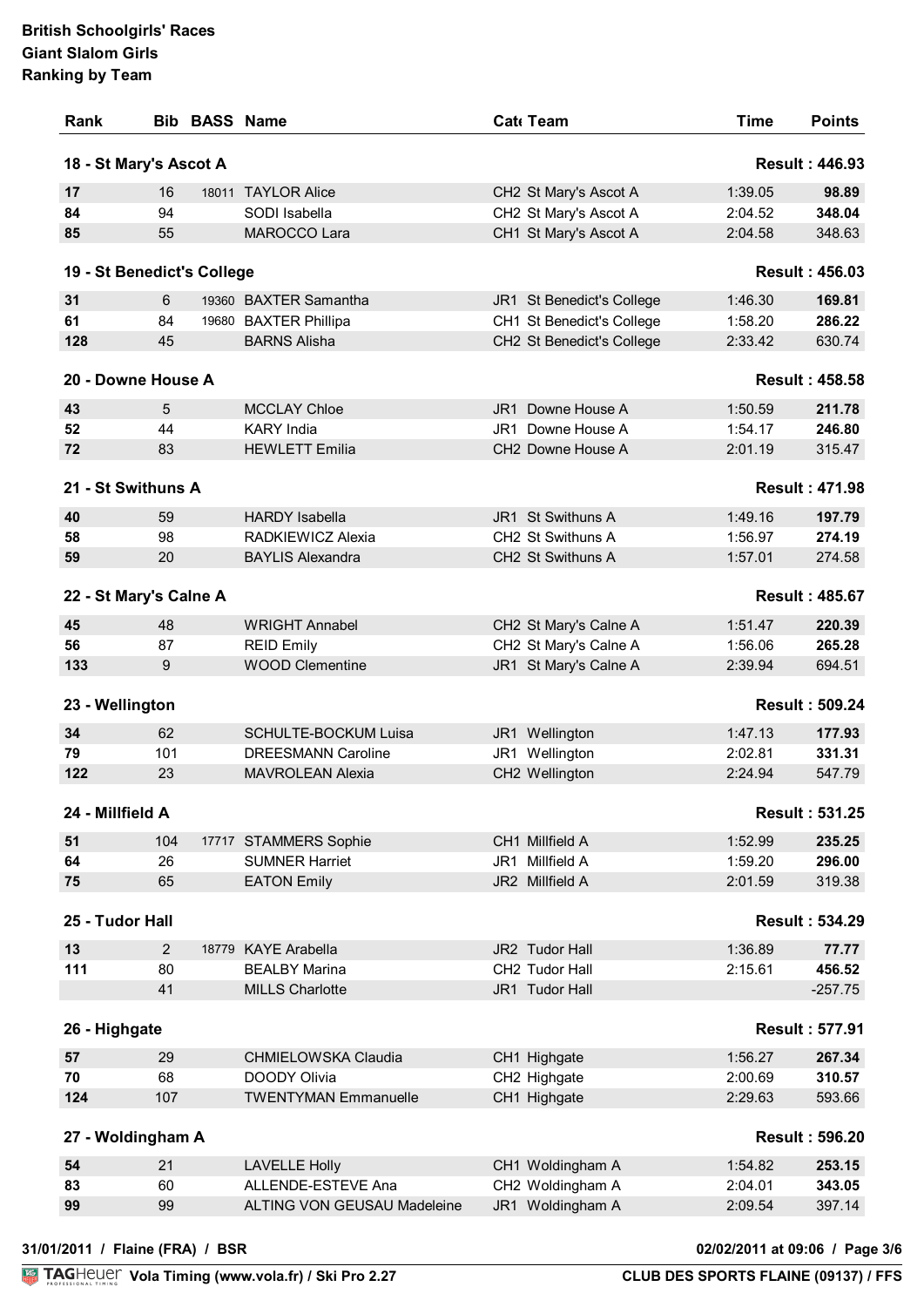|                          |                | <b>Bib BASS Name</b> |                                                 | Cat Team                           | <b>Time</b> | <b>Points</b>         |
|--------------------------|----------------|----------------------|-------------------------------------------------|------------------------------------|-------------|-----------------------|
| 28 - Woodbridge          |                |                      |                                                 |                                    |             | <b>Result: 599.04</b> |
| 47                       | 34             |                      | 17323 YEUNG Isabelle                            | JR1 Woodbridge                     | 1:52.24     | 227.92                |
| 91                       | 73             | 19498                | LILLYWHITE Alexandra                            | CH1 Woodbridge                     | 2:06.88     | 371.12                |
| 126                      | 112            |                      | <b>JACKSON Verity</b>                           | CH2 Woodbridge                     | 2:31.90     | 615.87                |
| 29 - Sherborne B         |                |                      |                                                 |                                    |             | <b>Result: 616.75</b> |
| 50                       | 119            |                      | <b>NORRIS Isabel</b>                            | CH2 Sherborne B                    | 1:52.88     | 234.18                |
| 98                       | 134            |                      | <b>PALMER Alexa</b>                             | CH1 Sherborne B                    | 2:08.05     | 382.57                |
| 120                      | 149            |                      | <b>ATKINS Charlotte</b>                         | CH2 Sherborne B                    | 2:22.57     | 524.60                |
| 30 - St Gabriel's School |                |                      |                                                 |                                    |             | <b>Result: 622.13</b> |
| 68                       | $\overline{4}$ |                      | <b>HOBBY Charlotte</b>                          | JR1 St Gabriel's School            | 2:00.49     | 308.62                |
| 71                       | 43             |                      | HOBBY Imogen                                    | CH2 St Gabriel's School            | 2:00.99     | 313.51                |
| 129                      | 82             |                      | <b>MOTION Gemma</b>                             | JR1 St Gabriel's School            | 2:34.85     | 644.72                |
|                          |                |                      |                                                 |                                    |             |                       |
| 31 - King Edward VI      |                |                      |                                                 |                                    |             | <b>Result: 633.76</b> |
| 16                       | 63             |                      | 18890 BELL Florence                             | CH2 King Edward VI                 | 1:37.82     | 86.86                 |
| 121                      | 102            |                      | <b>BRIGHT Ellie</b>                             | JR1 King Edward VI                 | 2:24.85     | 546.90                |
| 141                      | 24             |                      | 18889 BELL Victoria                             | King Edward VI<br>JR1              | 3:09.24     | 981.12                |
| 32 - Vikings             |                |                      |                                                 |                                    |             | <b>Result: 669.08</b> |
| 38                       | 32             |                      | 19370 BUTCHART Lucy                             | JR1 Vikings                        | 1:48.17     | 188.11                |
| 115                      | 110            |                      | <b>BELL Jemima</b>                              | JR1 Vikings                        | 2:18.11     | 480.97                |
| 116                      | 71             |                      | 17737 KOLTHAMMER Katie                          | JR2 Vikings                        | 2:19.49     | 494.47                |
|                          |                |                      |                                                 |                                    |             |                       |
| 33 - Cheltenham A        |                |                      |                                                 |                                    |             | <b>Result: 679.55</b> |
| 67                       | 35             |                      |                                                 | Cheltenham A<br>JR1.               | 2:00.02     | 304.02                |
| 94                       | 113            |                      | <b>TAYLOR Ophelia</b><br><b>MOULDING Isobel</b> | CH1 Cheltenham A                   | 2:07.33     | 375.53                |
| 138                      | 74             |                      | <b>COCKRAM Sophie</b>                           | JR1 Cheltenham A                   | 2:58.11     | 872.25                |
| 34 - Millfield B         |                |                      |                                                 |                                    |             | <b>Result: 684.54</b> |
|                          |                |                      |                                                 |                                    |             |                       |
| 73                       | 122            |                      | <b>BIRD Sophia</b>                              | JR1 Millfield B                    | 2:01.28     | 316.35                |
| 90                       | 137            |                      | <b>WHEATLEY Olivia</b><br>SIDOROVA Alexandra    | JR1 Millfield B<br>CH2 Millfield B | 2:06.58     | 368.19                |
| 92                       | 152            |                      |                                                 |                                    | 2:06.92     | 371.52                |
| 35 - Wycombe Abbey B     |                |                      |                                                 |                                    |             | <b>Result: 689.23</b> |
| 80                       | 139            |                      | <b>SMITH Harriet</b>                            | JR1 Wycombe Abbey B                | 2:02.97     | 332.88                |
| 88                       | 154            |                      | <b>JEFFREY Louise</b>                           | JR2 Wycombe Abbey B                | 2:05.37     | 356.35                |
|                          | 124            |                      | 19376 MAYNARD Lucy                              | JR1 Wycombe Abbey B                |             | $-374.55$             |
| 36 - Windlesham House    |                |                      |                                                 |                                    |             | <b>Result: 726.20</b> |
| 76                       | 12             |                      | <b>CLEVELY Montana</b>                          | CH1 Windlesham House               | 2:01.61     | 319.57                |
| 101                      | 51             |                      | <b>CUMMING India</b>                            | CH1 Windlesham House               | 2:10.51     | 406.63                |
|                          | 90             |                      | <b>MALONEY Emerald</b>                          | CH2 Windlesham House               |             | $-190.36$             |
| 37 - Downe House B       |                |                      |                                                 |                                    |             | <b>Result: 731.88</b> |
| 87                       | 128            |                      | <b>LA GRICE Harriet</b>                         | CH2 Downe House B                  | 2:04.93     | 352.05                |
| 96                       | 143            |                      | <b>RECKHENRICH Antonia</b>                      | CH2 Downe House B                  | 2:07.77     | 379.83                |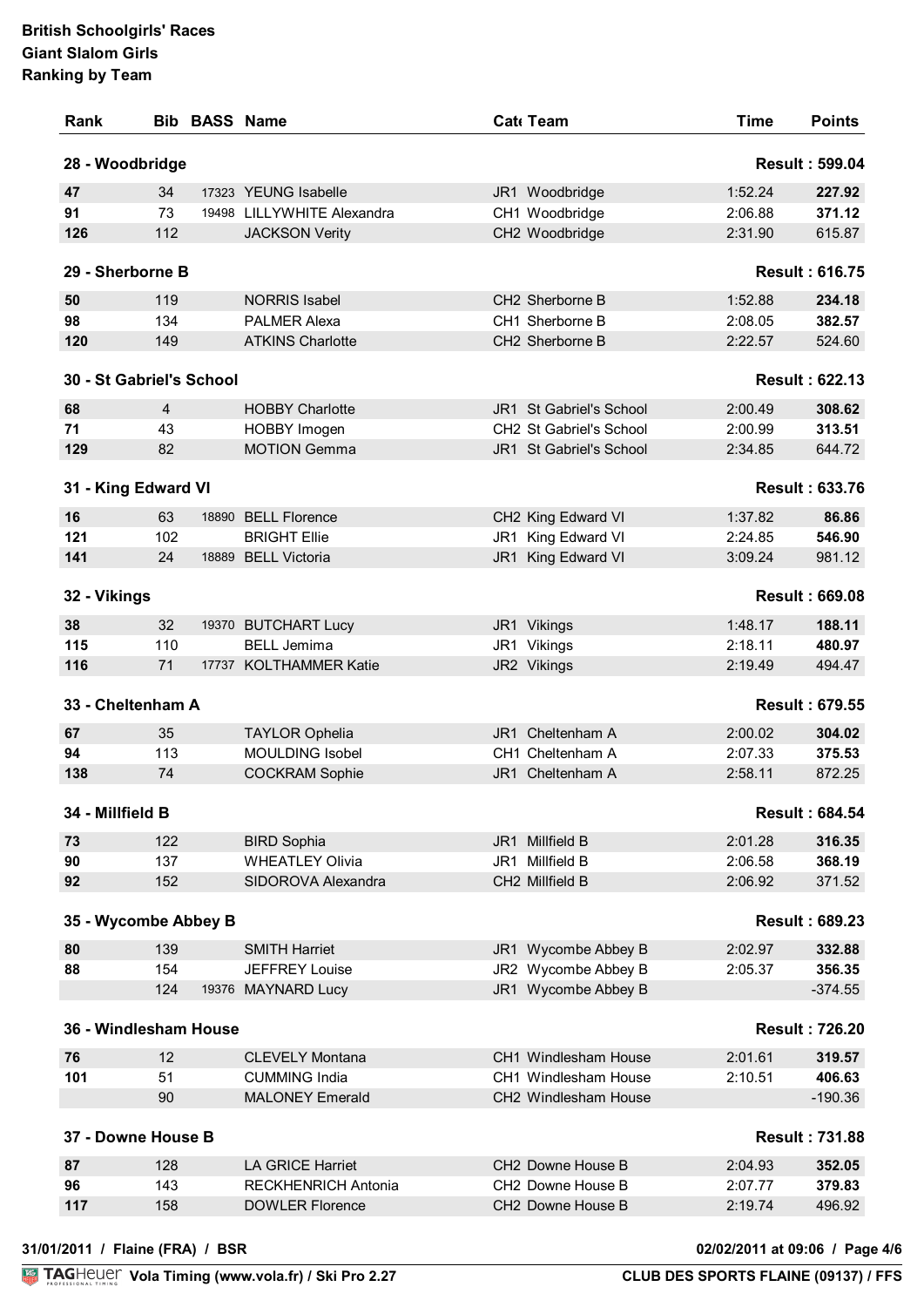| Rank                                                                 | <b>Bib BASS Name</b>      |                                                     | Cat Team                                       | <b>Time</b>        | <b>Points</b>          |
|----------------------------------------------------------------------|---------------------------|-----------------------------------------------------|------------------------------------------------|--------------------|------------------------|
|                                                                      | 38 - Abbey Gate College B |                                                     |                                                |                    | <b>Result: 734.13</b>  |
| 66                                                                   | 135                       | <b>BELL Christina</b>                               | CH2 Abbey Gate College B                       | 1:59.38            | 297.76                 |
| 106                                                                  | 150                       | <b>BELL Sophie</b>                                  | CH1 Abbey Gate College B                       | 2:13.55            | 436.37                 |
| 114                                                                  | 120                       | <b>MUIR Emily</b>                                   | CH1 Abbey Gate College B                       | 2:17.94            | 479.31                 |
|                                                                      | 39 - Cheltenham B         |                                                     |                                                |                    | <b>Result: 760.54</b>  |
| 77                                                                   | 141                       | <b>PARKER Emily</b>                                 | CH2 Cheltenham B                               | 2:02.76            | 330.82                 |
| 105                                                                  | 156                       | <b>TILL Lottie</b>                                  | CH2 Cheltenham B                               | 2:12.87            | 429.72                 |
| 139                                                                  | 126                       | <b>LAWRENCE Annabel</b>                             | CH2 Cheltenham B                               | 3:00.09            | 891.62                 |
|                                                                      | 40 - Henley College A     |                                                     |                                                |                    | <b>Result: 775.51</b>  |
| 69                                                                   | 28                        | <b>KRAUSOVA Patricia</b>                            | JR2 Henley College A                           | 2:00.50            | 308.72                 |
| 112                                                                  | 106                       | <b>ROBINSON Alice</b>                               | JR1 Henley College A                           | 2:16.66            | 466.79                 |
| 134                                                                  | 67                        | <b>MILTON Rebecca</b>                               | JR1 Henley College A                           | 2:41.07            | 705.57                 |
|                                                                      | 41 - Kings Taunton        |                                                     |                                                |                    | <b>Result: 779.42</b>  |
| 81                                                                   | 25                        | <b>BELL Milla</b>                                   | JR2 Kings Taunton                              | 2:03.35            | 336.59                 |
| 108                                                                  | 103                       | <b>BELL Hollie</b>                                  | JR2 Kings Taunton                              | 2:14.21            | 442.83                 |
|                                                                      | 64                        | <b>BELL Tara</b>                                    | CH2 Kings Taunton                              |                    | $-286.71$              |
| 42 - Heathfield B                                                    |                           |                                                     |                                                |                    | <b>Result: 784.90</b>  |
|                                                                      |                           |                                                     |                                                |                    |                        |
| 93                                                                   | 138                       | SHEPHERD Sophie                                     | JR1 Heathfield B                               | 2:07.10            | 373.28                 |
| 102<br>127                                                           | 123<br>153                | LOPEZ DE COS Elena<br><b>CAVE Daisy</b>             | CH2 Heathfield B<br>CH1 Heathfield B           | 2:11.02<br>2:32.50 | 411.62<br>621.74       |
|                                                                      | 43 - Queens Chester       |                                                     |                                                |                    | <b>Result: 822.06</b>  |
| 97                                                                   | 15                        | <b>MONK Orlaith</b>                                 | CH1 Queens Chester                             | 2:07.84            | 380.51                 |
| 107                                                                  | 54                        | <b>THOMPSON Alice</b>                               | CH1 Queens Chester                             | 2:14.08            | 441.55                 |
| 119                                                                  | 93                        | <b>SCANLON-JENNINGS Ariane</b>                      | CH1 Queens Chester                             | 2:21.15            | 510.71                 |
|                                                                      |                           |                                                     |                                                |                    | <b>Result: 824.62</b>  |
|                                                                      |                           |                                                     |                                                |                    |                        |
|                                                                      |                           |                                                     |                                                |                    |                        |
|                                                                      | 14                        | VAN VREDENBURCH Ella                                | CH1 Godstowe                                   | 2:07.33            | 375.53                 |
|                                                                      | 53                        | <b>GARDNER Evie</b>                                 | CH1 Godstowe                                   | 2:14.85            | 449.09                 |
|                                                                      | 92                        | <b>CHIARAMONTE Tatiana</b>                          | CH2 Godstowe                                   |                    | $-290.52$              |
|                                                                      | 45 - St Swithuns B        |                                                     |                                                |                    | <b>Result: 914.41</b>  |
|                                                                      | 161                       | <b>BAYLIS Georgina</b>                              | CH1 St Swithuns B                              | 2:10.40            | 405.56                 |
|                                                                      | 131                       | <b>HARRISON Emma</b>                                | CH2 St Swithuns B                              | 2:20.96            | 508.85                 |
|                                                                      | 146                       | <b>THOMAS Flora</b>                                 | JR1 St Swithuns B                              | 3:06.73            | 956.57                 |
|                                                                      | 46 - St Mary's Calne B    |                                                     |                                                |                    | <b>Result: 1014.87</b> |
|                                                                      | 130                       | GIDDINS Imogen                                      | JR1 St Mary's Calne B                          | 2:11.16            | 412.99                 |
|                                                                      | 145                       | <b>MARRIOT Lily</b>                                 | CH2 St Mary's Calne B                          | 2:30.47            | 601.88                 |
| 44 - Godstowe<br>94<br>110<br>100<br>118<br>140<br>103<br>125<br>137 | 160                       | <b>WINHAM Celine</b>                                | JR2 St Mary's Calne B                          | 2:53.34            | 825.59                 |
|                                                                      | 47 - St Mary's Ascot B    |                                                     |                                                |                    | <b>Result: 1030.82</b> |
| 53                                                                   | 125                       | <b>GREAVES</b> Isabel                               | JR1 St Mary's Ascot B                          | 1:54.71            | 252.08                 |
| 136                                                                  | 155<br>140                | <b>COCHIN DE BILLY Camile</b><br><b>BEVAN Honor</b> | JR1 St Mary's Ascot B<br>JR1 St Mary's Ascot B | 2:48.55            | 778.74<br>0.00         |